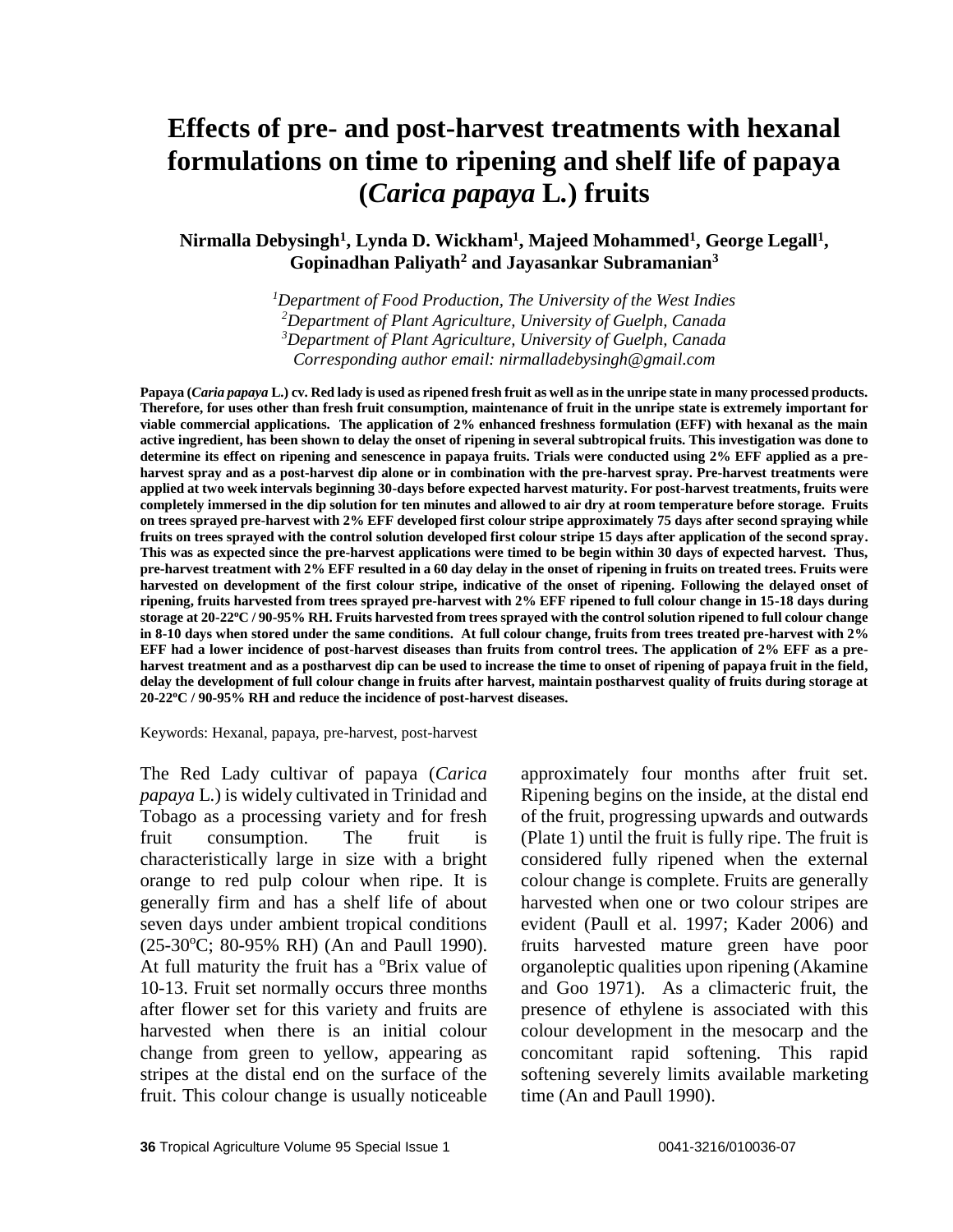

Plate 1: Cut papaya fruit in the field showing interior flesh colour development and seed colour development as indicators of ripening and maturation of fruit on the tree

The rapid loss in firmness during ripening in papaya at tropical, ambient temperature is known to be associated with increases in the activity of phospholipase D, polygalacturonase, pectin methylesterase and β-galactosidase, as well as depolymerisation of cell wall pectins (Paull et al. 1999). One of the commonly used methods to extend postharvest life of papaya is to store the fruit under modified atmosphere packaging to support low levels of ethylene production by the fruit, which, in turn, affects changes in colour and texture but not the levels of sugars and acids responsible for some of the flavour (Wills et al. 1989). Other methods used to reduce the rate of ripening were described by Lazan et al. (1990). They found that wrapping the fruit in polyethylene film resulted in a delay in ripening due to a concomitant decrease in internal ethylene concentration. However, many of these methods are labour intensive and result in an increase in the price of the product to the consumer, while also limiting the availability of markets. Studies conducted on the use of hexanal to inhibit the activity of phospholipase D have shown that it is effective in improving the shelf life properties of fruits and vegetables (Paliyath et al. 1999; Paliyath and Murr 2007). Since papaya ripens from the inside out, reducing exposure to ethylene would be effective in reducing the rate of ripening of the mesocarp tissue nearer to the skin, that has not started to ripen.

The already well-softened mesocarp that is near to the seed cavity is not responsive to ethylene. Studies by Paull (1993) showed that ripening rate varied among cultivars, from 7 to 16 days from the colour break stage to full yellow. The rate of softening was also variable among cultivars and was affected by the rate of

Tropical Agriculture Volume 95 Special Issue 1 **37**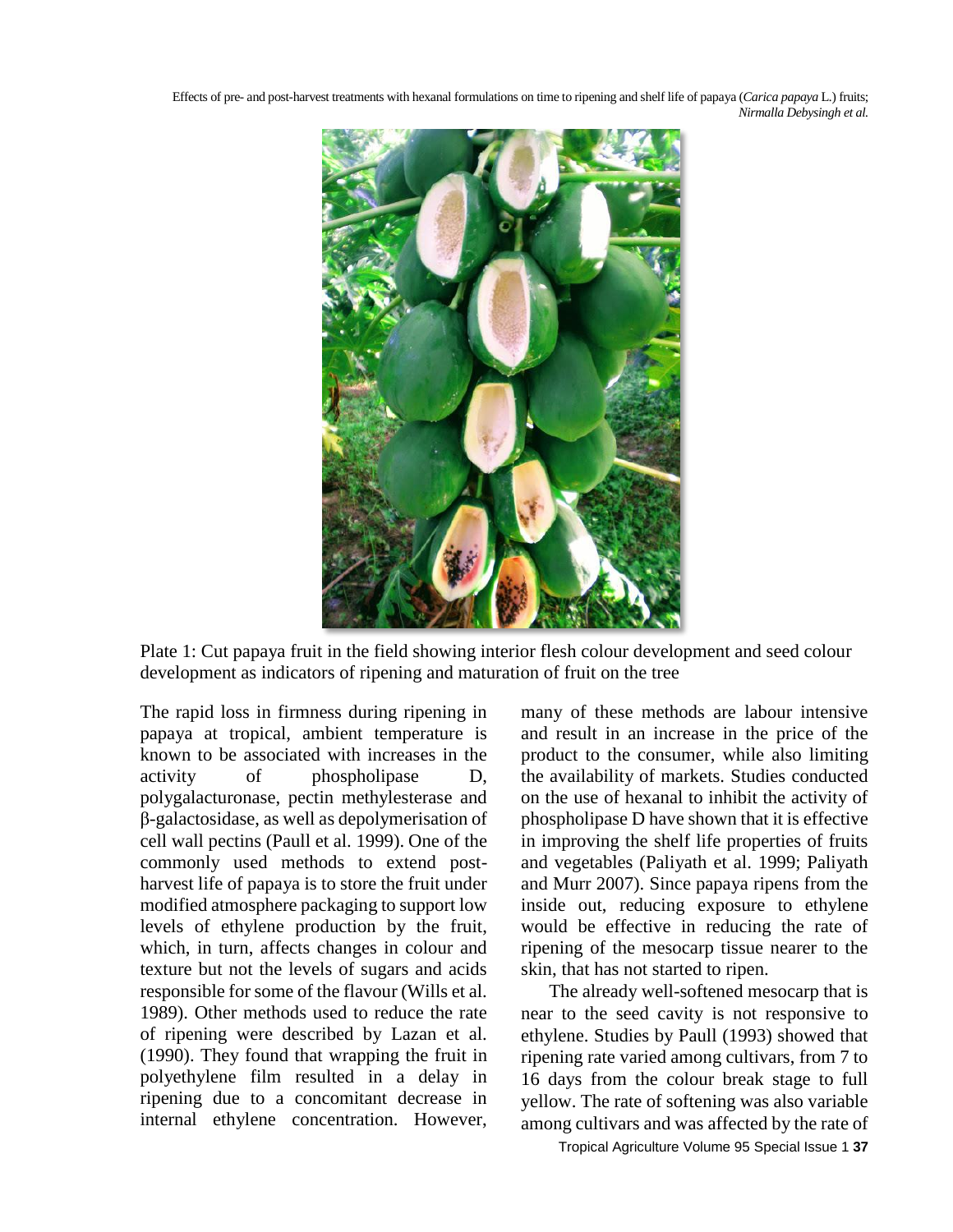respiration, ethylene production, skin degreening and flesh colour development (Paull 1993).

In Trinidad and Tobago processors at cottage industries utilize Red Lady papaya mostly in its green immature stage. At this stage, the fruit is characterized by pale yellow to pale green pulp, white to grey coloured seeds and a firm pulp with full green skin colour. For most processing operations only the seeds are removed and the fruit is utilized with the skin intact.

It is important for agro-processors to have fruit that remain in the green immature stage for a reasonable period of time. This would ensure efficient use of the fruit, since fruits that show signs of ripening and senescence are unfit for processing. Therefore, it would be beneficial to farmers and agro-processors if the time to ripening and senescence in the field is increased to ensure that fruits remain in an unripe state for a period of time that would facilitate processing operations (Ali et al. 2011). Reduced rate of ripening and softening would also be beneficial since it would facilitate the trade in ripe fruits.

Papaya fruits have a high susceptibility to post-harvest diseases, usually as a result of poor post-harvest handling and storage, leading to high losses. Additionally, as senescence progresses with increased fruit softening, the incidence of post-harvest rots also increases. Treatment with hexanal has also been reported to cause reduction in postharvest disease incidence.

This investigation was conducted to determine the efficacy of pre- and post-harvest applications of hexanal formulations, or a combination of both, on the time to onset of ripening of fruit on the trees, on the rate of ripening and senescence of harvested fruit, on fruit shelf life and the incidence of post-harvest diseases.

#### Pre-harvest spray treatment

Papaya trees were selected for treatment from the field based on their similarity in stages of growth and fruit bearing. Trees with fruits that were expected to show first stripe within 30 days were selected for treatment. Fruits that showed any signs of colour changes on the surface were removed from the trees before treatment was applied. Random cut tests were also made on attached fruit to check the stages of maturation to ensure ripening was not initiated within the fruit prior to the application of 2% EFF pre-harvest spray treatment at the various application time intervals. Trees were sprayed with a 2% EFF at two-week intervals at approximately 30 days from the expected date of harvest as determined for the cultivar.

Two percent EFF consisted of 10 ml hexanal, 100 ml Tween and 100 ml ethanol made up to 50 litres and mixed with 1% calcium chloride. Trees were treated by drenching the fruits and leaves using a motorised spray can. Control trees were selected from a different area of the field, based on the same selection criteria as the treatment trees, and treated with the treatment solution minus the hexanal. Trees were observed to determine the effect of the treatment on harvest maturity as evidenced by development of first colour stripes.

#### Post-harvest treatments

Post-harvest treatments were conducted on harvested fruits within 12 hours of removal from the field. Treatments were conducted in three replicates and fruits were stored at 20-  $22^{\circ}$ C and  $90-95%$  relative humidity for observation. Fruits showing one-stripe were harvested from control and pre-harvest treated trees for post-harvest treatments. Fruits harvested from control and pre-harvest treated trees were subjected to a 10-minute 2% EFF solution dip and allowed to air dry before being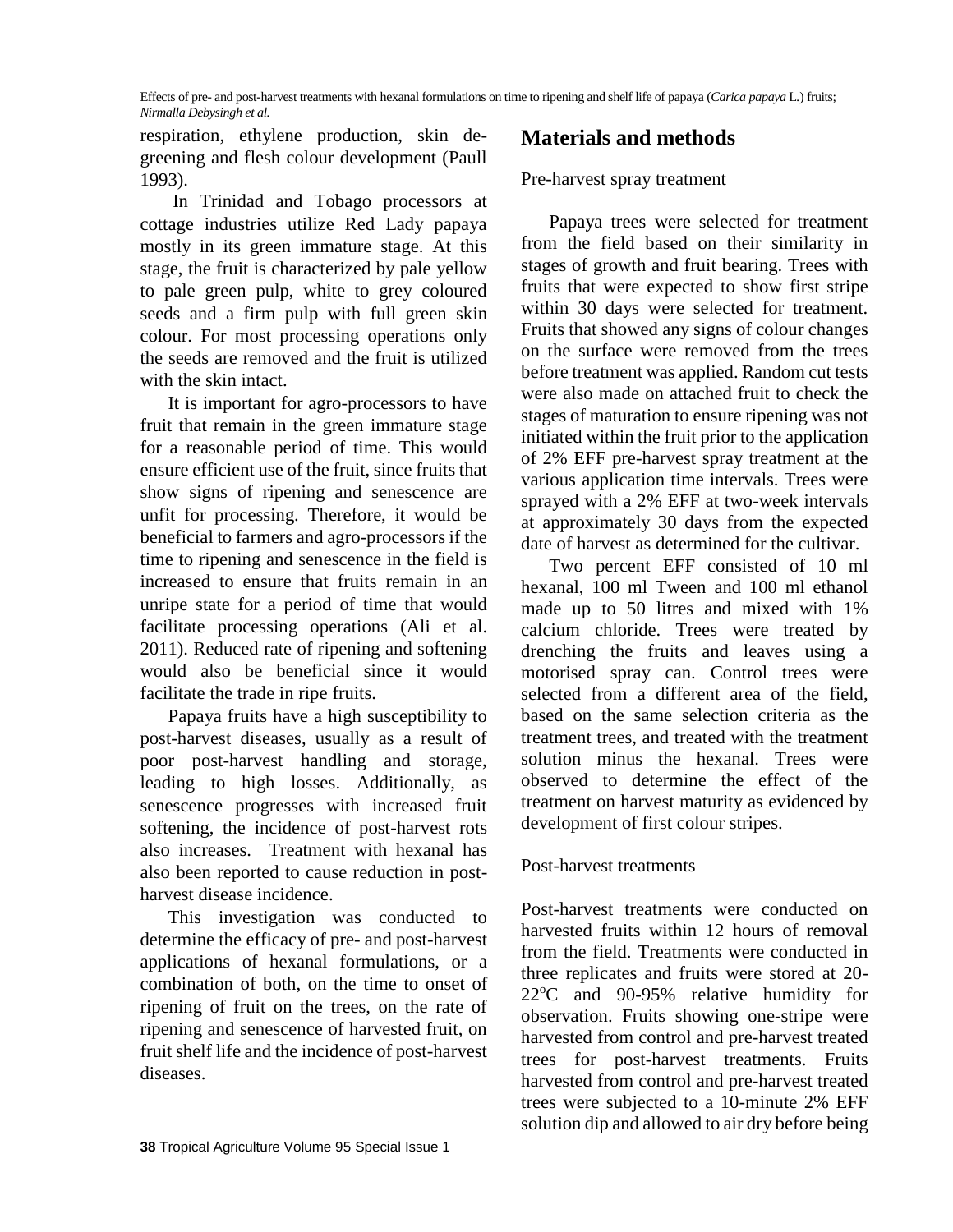placed in storage at  $20-22$ °C / 90-95% RH. Fruits were monitored for rates of ripening indicated by the rate of colour development, and development of post-harvest diseases.

# Colour

Colour of the external surface of the fruits was measured visually as a percentage of the entire skin surface. Early signs of colour development, visible at the distal end of the fruit as a yellow stripe were recorded as onset of ripening. Full colour development was recorded when approximately 95 % of the skin colour had turned from green to yellow.

### Statistical design and analysis

A completely randomised experimental design was used in this study and involved the use of 10 tree replicates, randomly located in a field, for each treatment to be tested. One section of the field was treated to a pre-harvest spray treatment of 2% EFF at 15 and 30 days before harvest. Fruits were collected separately from each tree and individual samples from each tree were subject to a postharvest water dip (control) or a 2% EFF postharvest dip treatment. The fruits used during this study were subjected either to a pre-harvest spray treatment of 2% EFF only, a 2% EFF postharvest dip treatment only or a combination of both pre-harvest and post-harvest treatments. These treated and untreated fruits were stored at  $20-22$ <sup>o</sup>C and observed for quality changes until the 18th day after harvest. Statistical analysis was done using Statistical Package for Social Sciences software program version 24 (SPSS). For each experiment, the mean of three replicates from each treatment (200 in total) was calculated to produce the standard error and the sum of squares value. One-way analysis of variance was used to test if a statistical difference exists between the average amount of days it took for stripes to emerge on fruits between the treated fruits and control fruits.

# **Results and discussion**

Pre-harvest spray treatments, time to onset of ripening, rate of ripening and disease incidence

Fruits on trees sprayed pre-harvest with 2% EFF, developed first colour stripe 75 days after second spraying while fruits on trees sprayed with the control solution developed first colour stripe in 15 days after application of the second spray. The latter was as expected since the preharvest applications were timed to be begin within 30 days of expected harvest. Thus, preharvest treatment with 2% EFF resulted in a 60 day delay in the onset of ripening in fruits on treated trees. Fruits were harvested on development of the first colour stripe, indicative of the onset of ripening.

Development of colour stripes on fruits

The average time to the development of colour stripes for the fruit treated with 2% EFF sprayed twice for a 30 day period was 61 days whereas the fruits used as the control group took an average of 14.5 days to first appearance of colour stripes (Table 1).

Table 1: Development of colour stripes in fruits treated with 2% EFF and control fruits

| <b>Independent Variable</b>      | <b>Sub Categories</b> | - N | <b>Mean</b> | Std. Dev. |  |
|----------------------------------|-----------------------|-----|-------------|-----------|--|
| Treatment                        | Control               |     | 14.5        | 0.707     |  |
|                                  | <b>2% EFF</b>         |     | 61.0        | 1.333     |  |
| $F = 9492.805$ ; $P = 0.000$ *** |                       |     |             |           |  |

\*\*\* p-value indicating less than 1% significance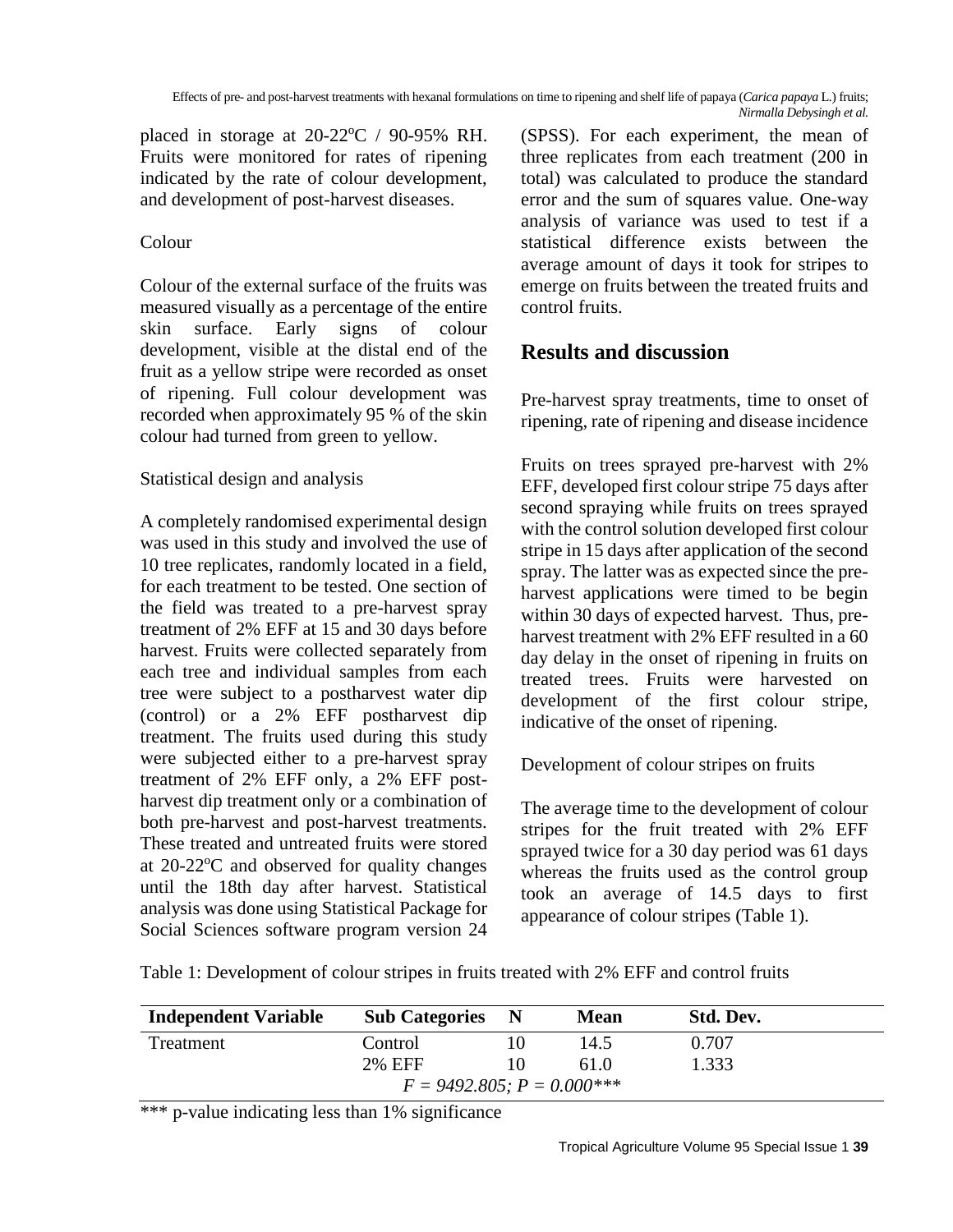The one way ANOVA model showed that a statistical difference was observed at a 1% significance level between the treatment and development of colour stripes (*F = 9492.805; P = 0.000)*. Essentially, the results showed that the 2% EFF treatment will delay ripening as indicated by the development of colour stripes at the distal end of the fruits.

There was a delay in the rate of ripening after harvest for fruits treated with 2% EFF at the pre-harvest stage, when compared to control fruits and fruits treated with a postharvest dip only. By day 10, most of the control fruits showed full colour change and the onset of post-harvest diseases. Postharvest diseases were characterized by sunken areas on the surface of the fruit and subsequent evidence of growth. The results indicated that the presence of hexanal may have been responsible for cell membrane maintenance (Spotts et al. 2006) resulting in a firmer fruit at full colour change and the absence of sunken spots during ripening and senescence at  $20-22$ <sup>o</sup>C / 90 -95% RH for up to 18 days after harvest for fruits treated with 2% EFF as a pre-harvest treatment.

Post-harvest dip treatment, rate of ripening and post-harvest disease incidence

Pre-harvest treatments using 2% EFF were more effective in delaying ripening and extending shelf life than postharvest applications. For fruits treated with postharvest dips using 2% EFF, following pre-harvest treatment, full colour change occurred 15-18 days after harvest. There was no significant difference in the rate of full colour development in fruit treated by postharvest dipping in 2% EFF when compared to control fruits.

The study showed that fruits treated using a combination of both pre-harvest and postharvest applications of 2% EFF had the

lowest incidence of post-harvest disease development by 18 days after harvest.

By day 18, all fruits showed full colour development regardless of treatment. 70% of fruits treated with 2% EFF post-harvest treatment developed post-harvest diseases by day 18 when compared to fruits treated preharvest with 2% EFF. By day 18, all control fruits showed signs of post-harvest microbial disease development. The incidence of disease development in fruits treated preharvest with 2% EFF was 31%. Fruits treated at both the pre-harvest and postharvest stages had the lowest incidence of spoilage due to post-harvest disease development, i.e., 15% (Figure 1). As such, fruits subjected to both pre-harvest and postharvest treatments were least susceptible to postharvest diseases. The post-harvest dip treatment using 2% EFF, had the least effect on decreasing the susceptibility of papaya fruits to developing post-harvest diseases.

Following the delayed onset of ripening, fruits harvested from trees sprayed preharvest with 2% EFF ripened to full colour change in 18 days during storage at  $20-22$ <sup>o</sup>C / 90-95% RH. Fruits harvested from trees sprayed with the control solution ripened to full colour change in approximately 10 days when stored under the same conditions. Thus, while time to onset of ripening in the field was delayed, time to full ripening after harvest was also delayed, indicating that fruit from treated trees had a decreased rate of ripening and a longer shelf life as a result, especially since the incidence of post-harvest disease was also reduced in fruits from treated trees. Therefore, pre-harvest treatment with two per cent EFF resulted in an extended period in the unripe state of the fruit in the field and a longer shelf life through a reduced rate of ripening and enhanced postharvest quality.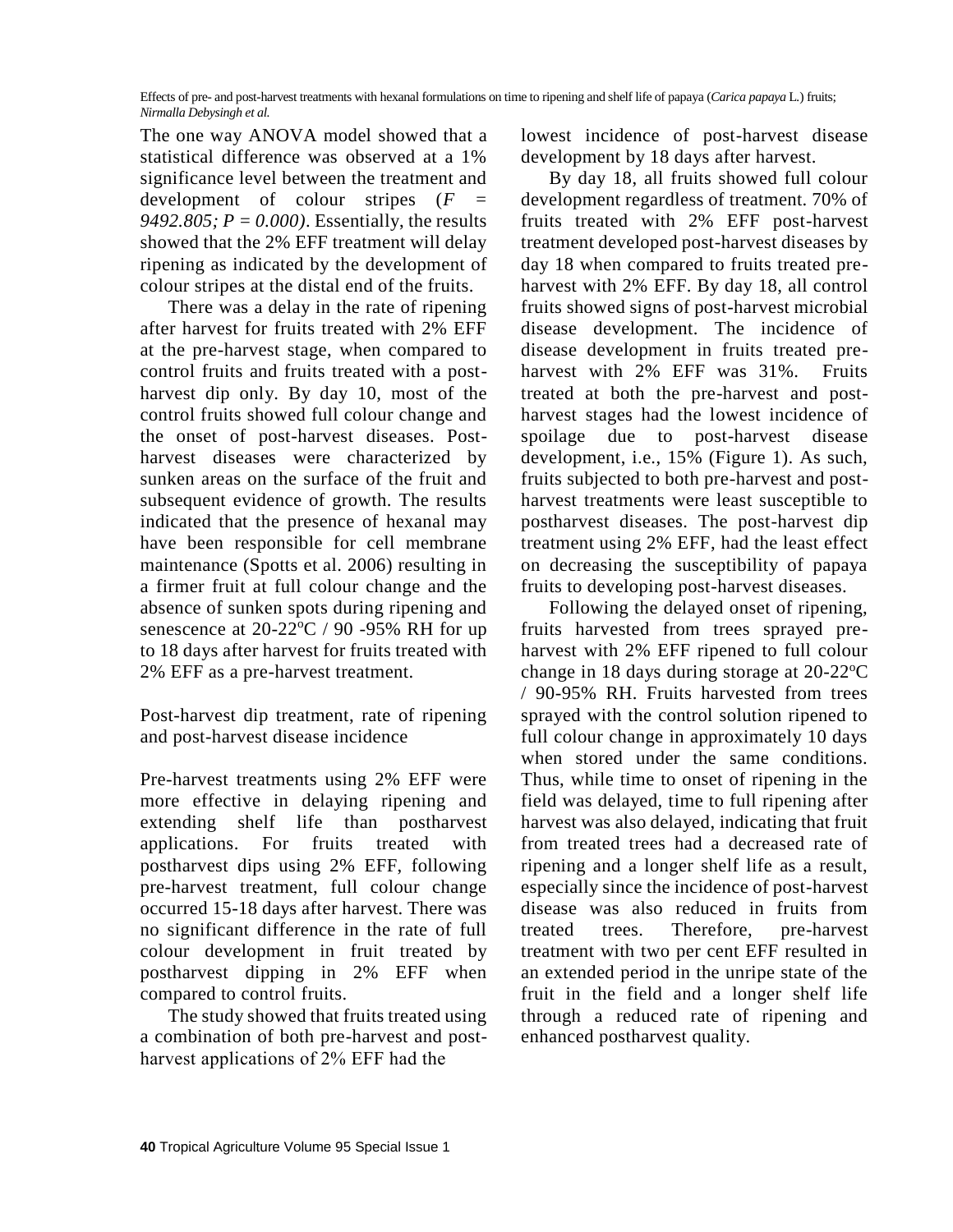

Figure 1: Percentage of papaya fruits showing signs of postharvest disease development by day 18 after application of 2% EFF treatments. Each point is the mean + SD of fifteen fruits. Values with the same letter suffix are not different according to the Tukey's test ( $p<0.05$ ).

While pre-harvest treatment appeared to be more effective than post-harvest dipping for this cultivar, not all effects were positive; some fruit never ripened properly displaying a very long shelf life but progressing gradually to senescence without normal ripening changes, such as full colour development with concomitant fruit softening. Since for about 33 percent of fruit from treated trees, normal ripening never occurred, despite the development of the first colour stripe, further work is ongoing to determine the relationship between timing of spray application, stage of fruit maturation, delayed onset of ripening and rate of post-harvest ripening. This will allow for the development of more precise recommendations for optimal pre-harvest treatments.

 In the meantime, pre-harvest treatment with 2% EFF appears ideal for papaya production for the unripe fruit market, including production of processed products.

#### **Conclusion**

The results of the trials indicated that preharvest treatments with 2% EFF can delay the onset of fruit ripening, increase the time to full colour development and give better maintenance of post-harvest quality of papaya fruits. Pre-harvest treatment with 2% EFF can also reduce the incidence of post-harvest diseases.

Additionally, it was found that pre-harvest treatments using 2% EFF were more effective in delaying ripening and extending shelf life than post-harvest applications. This suggests that 2% EFF treatments applied as pre-harvest farm operations that are, in fact, less challenging for farmers to apply, are actually more effective than post-harvest dip treatments which are more suitable for pack house operations. Consequently, farmers stand to benefit more directly from the effects of this technology than other actors in the post-harvest chain since the effects such as delayed ripening and senescence, reduced incidence of postharvest diseases and fruit quality maintenance, all translate into reduced post-harvest losses,

Tropical Agriculture Volume 95 Special Issue 1 **41**